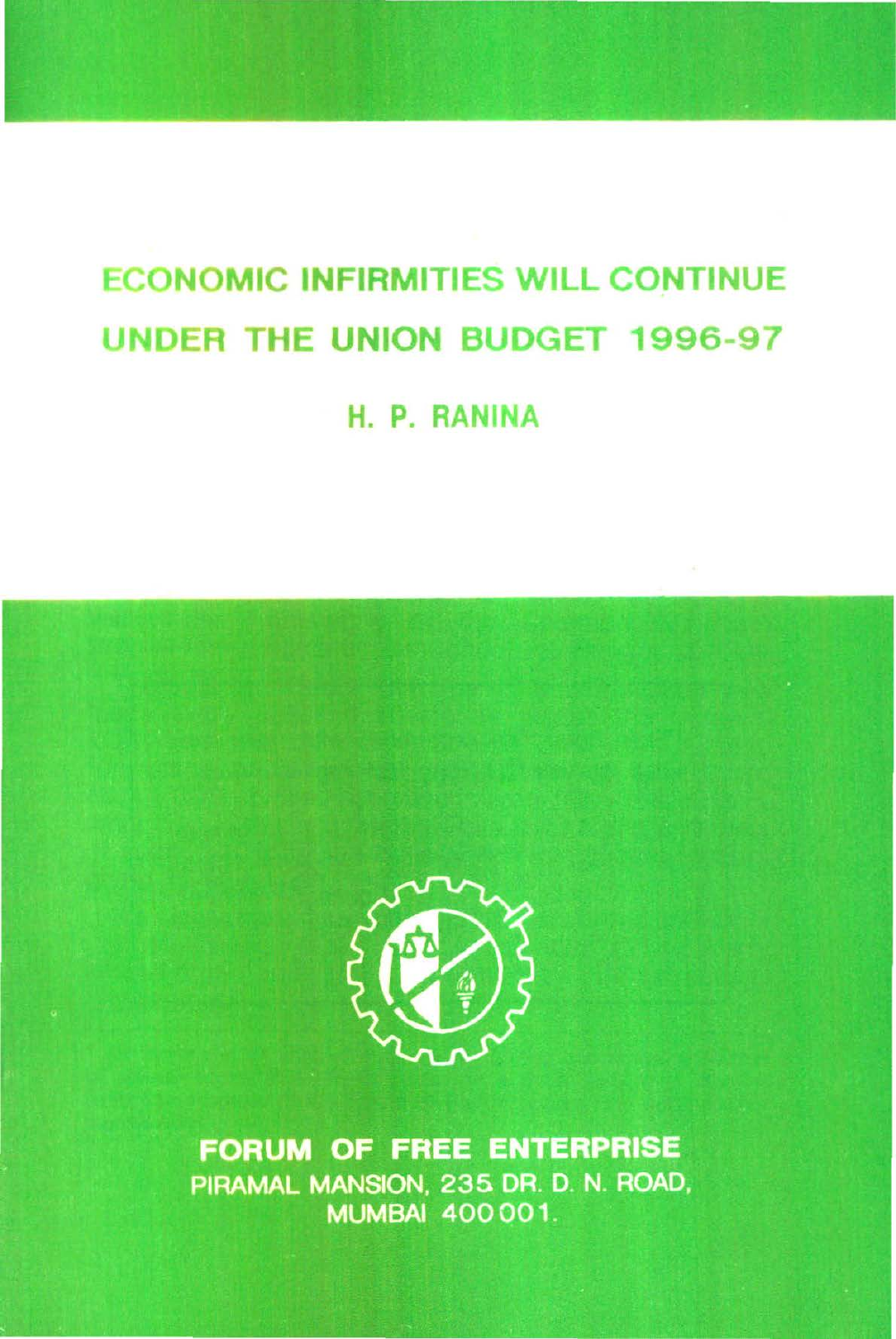"Free Enterprise was born with man and shall survive as long as man survives".

> - **A. D. Shroff**  1899-1965 Founder-President Forum of Free Enterprise

 $\bar{1}$ 

 $\ddot{\phantom{0}}$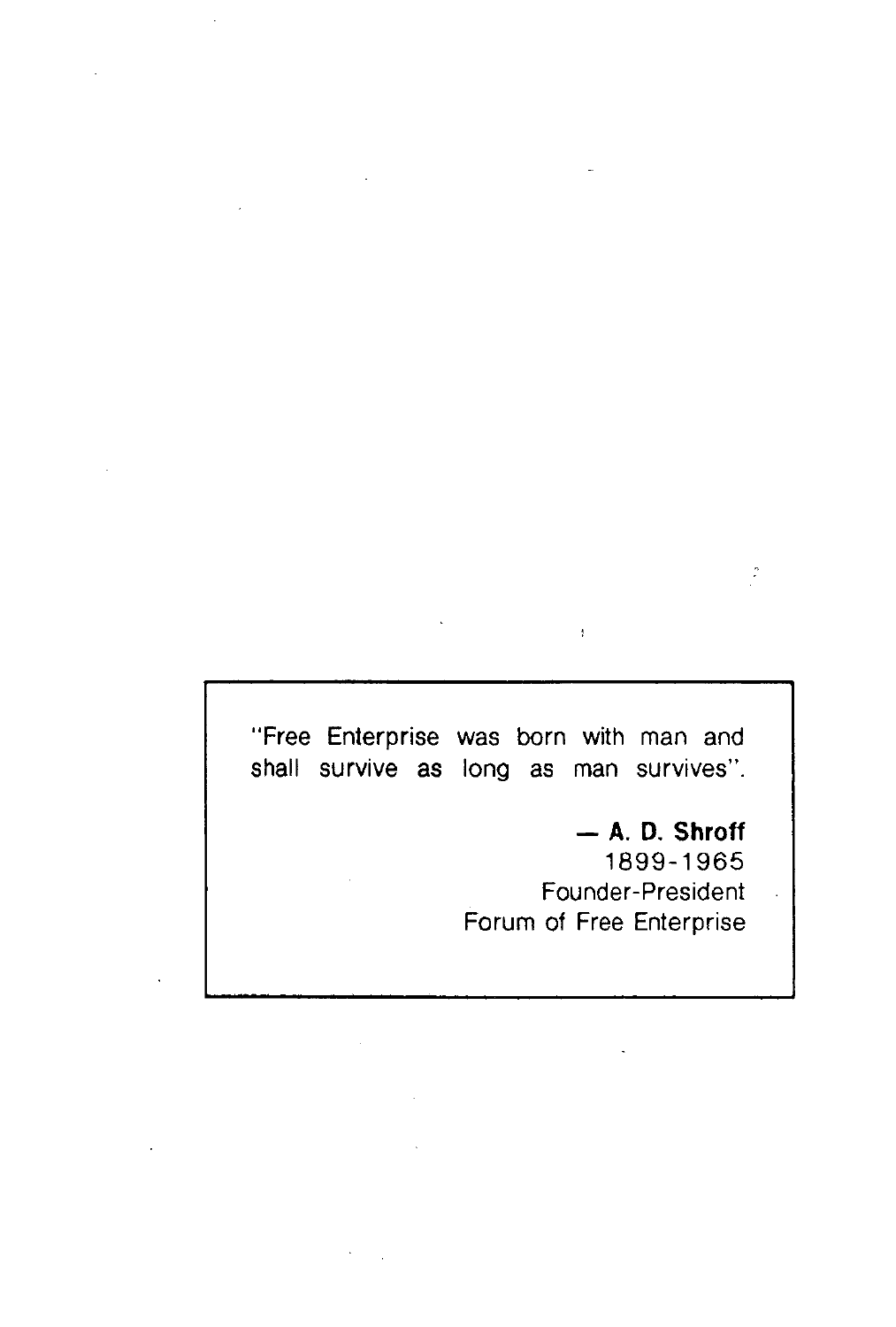# **ECONOMIC INFIRMITIES WILL CONTINUE UNDER THE UNION BUDGET (1996-97)**

by

### **H. P. Ranina\***

The Union Finance Minister, Mr. P. Chidambaram, in his maiden Budget Speech, has taken an approach so as to ensure that criticism from the parties supporting his Government is minimal. His stress on working<br>within the framework of the Common Minimum within the framework of the Common Programme permeates throughout his Budget Speech.

There is no doubt that the Finance Minister has made every possible attempt to please the farmers· lobby and step up expenditure on rural development, for which an additional expenditure of more than Rs. 1,000 crore has been provided. There is a whopping increase of almost Rs. 1, 700 crore in respect of social services, the bulk of such additional amount going to education.

His emphasis has been in three broad areas - ( 1 ) stabilising the fiscal imbalance; ( 2) poverty alleviation; and (3) promoting infrastructural development.

1

<sup>&</sup>quot; Mr. Ranina is an eminent authority on taxation and renowned author of several books. The text is based on a public lecture in Mumbai under the auspices of the Forum of Free Enterprise and several other organisations.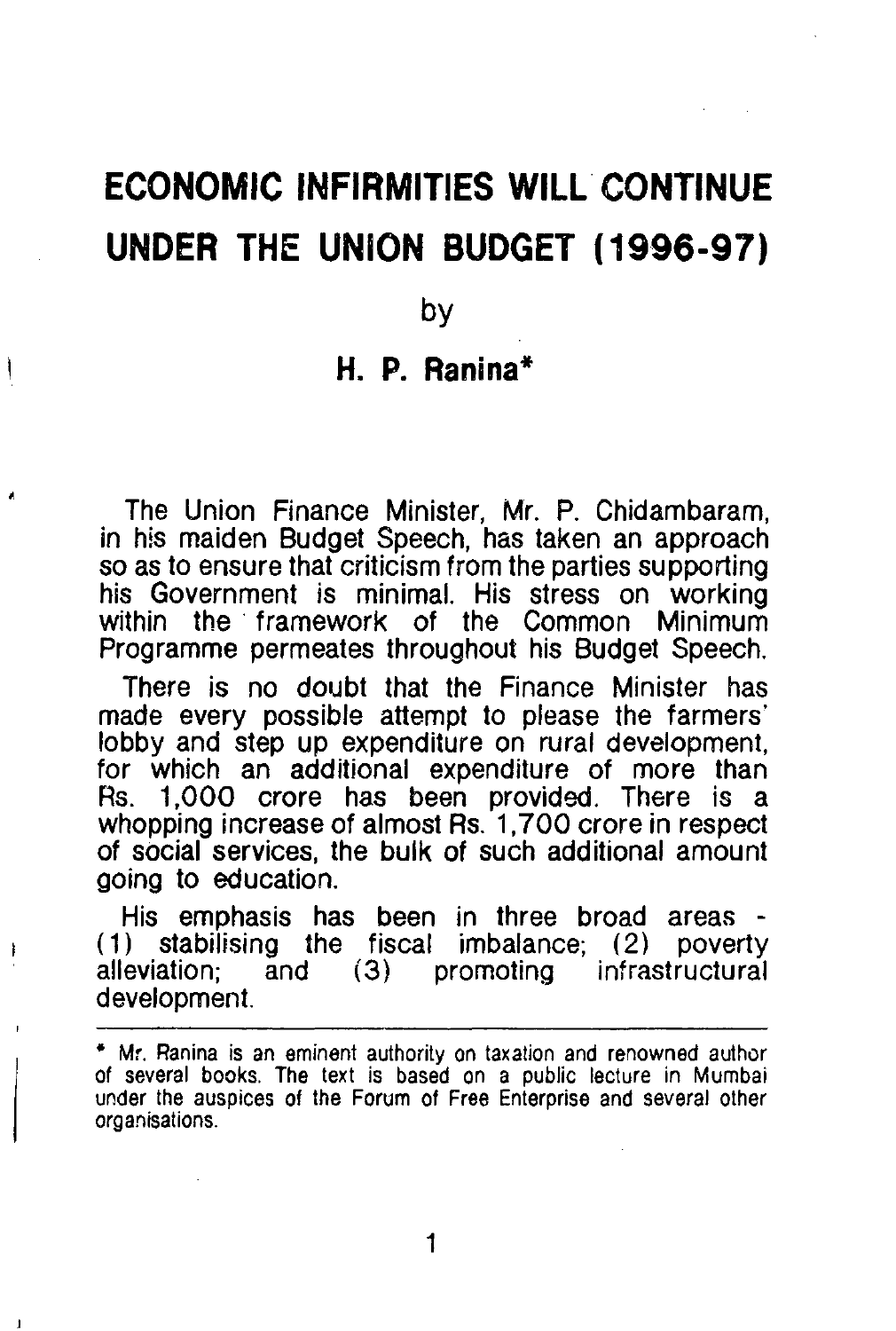#### FISCAL DEFICIT

Towards the first goal, the Finance Minister has sought to restrain the budgetary- deficit to Rs. 6,578 Crore, which is almost 5% of the Gross Domestic Product. To what extent he ·succeeds in doing so, remains to be seen.

In this context, it may be pointed out that when his predecessor, Dr. Manmohan Singh, estimated the deficit for 1995-96 at Rs. 5,000 crore when he introduced his Budget in February 1995, the actual budgetary deficit has increased by more than 50% and is estimated to be Rs. 7,600 crore for the preceding financial year. Hence, it remains to be seen whether Mr. Chidambaram will be able to maintain the budgetary deficit to the figure which he has arrived at.

A reading of the Budget papers shows that the customs duty accounted for the financial year 1996-97 is Rs. 44,435 crore, which is almost Rs. 15,000 crore more than what was budgeted for by his predecessor for 1995-96. Such an increase in collection of customs duty by almost 50% may not actually materialise, despite the 2% all round increase in customs duty. Perhaps, the Finance Minister has been too optimistic on the buoyancy of customs duty collection and if this optimism does not pay off, the budgetary deficit is definitely going to be much higher than projected, leading to serious doubts about fiscalo discipline being maintained.

The best news is that he has decided to appoint a high level expenditure management and reforms Commission which is supposed to give its report within four months.

# POVERTY ALLEVIATION PROGRAMMES

On the second objective of poverty alleviation, full marks must be given to the Finance Minister as he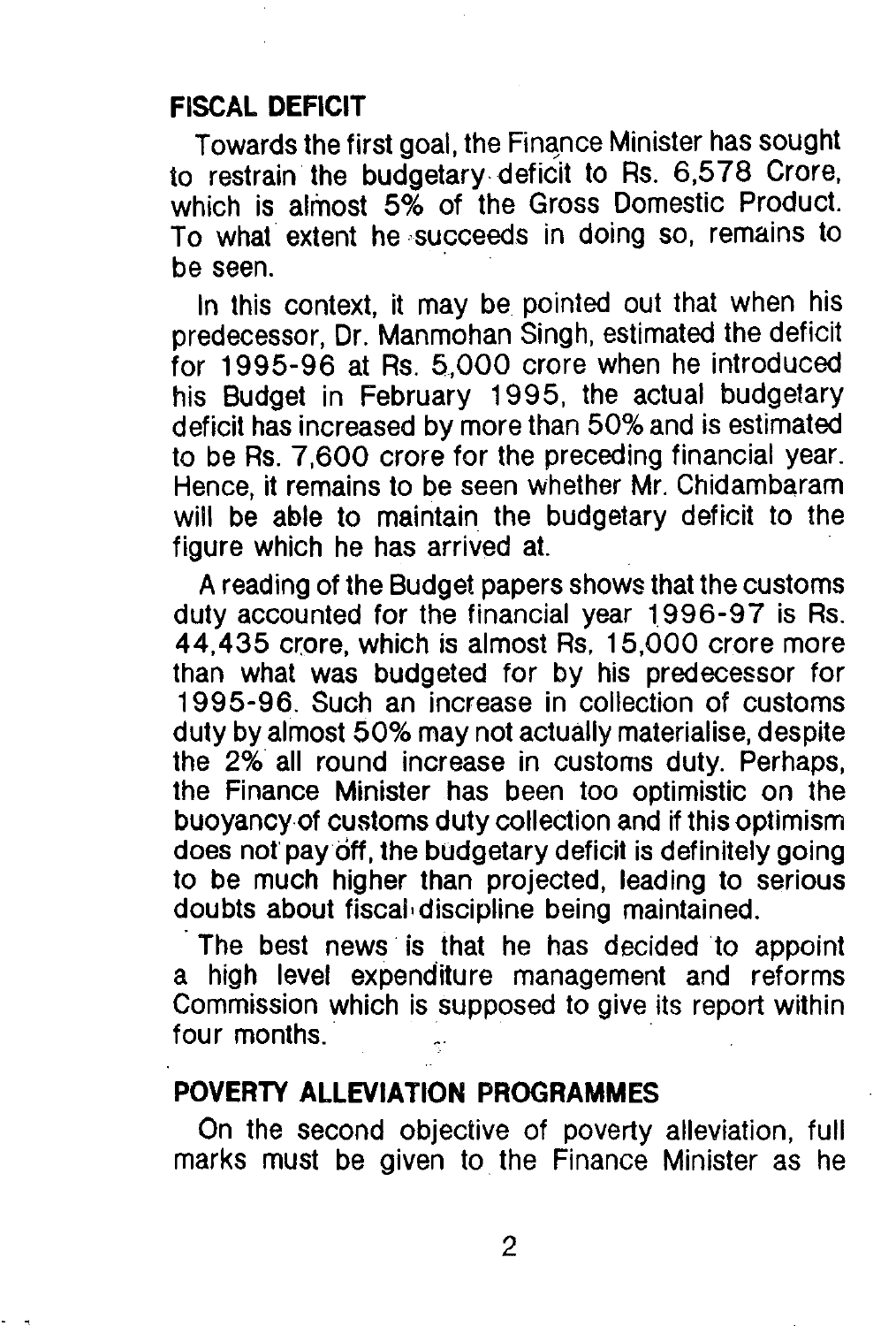has left no stone unturned to provide adequately for schemes for the benefit of the vulnerable sections of society, specially those in the rural areas. However, the main challenge which he will hereafter face is to ensure that the money which he has earmarked reaches the sections of society for whom it is meant and that leakages are avoided. His predecessor had also made announcements of various schemes, but the implementation thereof has been lagging behind and no worthwhile benefit has been reaped by the beneficiaries of those schemes.

It has also to be seen whether, as a result of implementing scores of such schemes, the bureaucratic network would be increased. The Government is already spending almost Rs. 20,000 crore on allowances and pension for Central Government officers and staff. In this context, it has to be pointed out that the Finance Minister has budgeted for almost Rs. 4,000 crore in addition to what was budgeted for in 1995~96 to cover the cost of general services, including tax collection and external affairs.

#### **INFRASTRUCTURE DEVELOPMENT**

The third objective of promoting infrastructural development is undoubtedly the crying need of the hour. When the requirement of resources in this area is around Rs. 2,00,000 crore, the proposal of setting up the Infrastructure Development Finance Company with an allocation of Rs. 1,000 crore will only scratch the surface of the problem.

To what extent the IDFC will induce investors to invest in infrastructural projects has not been outlined by the Finance Minister. Likewise, his allotment of Rs. 200 crore to the National Highway Authority to enable it to leverage resources, will hardly make any impact in solving the problem of constructing 10,000 Kms. of natior.al highways.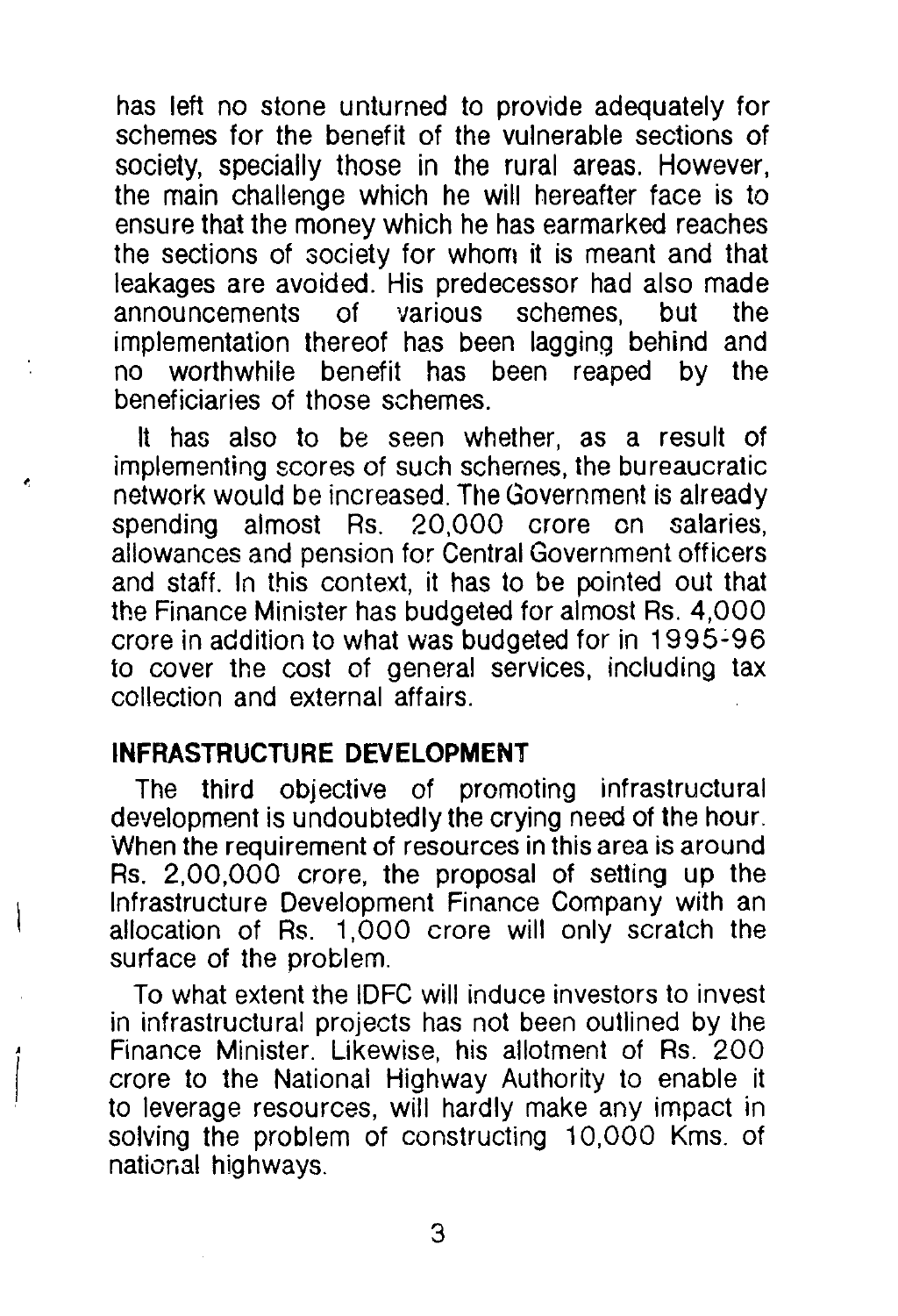The figures for investment are indeed mind-boggling. A network of six-lane expressways estimated at Rs. 12 crore per kilometre, would require Rs. 120,000 crore if a 10,000 Kms. network is to be put in place, connecting every major industrial and agricultural hub to the ports of India. Upgradation of ports and establishment of new ones require another Rs. 45,000 crore. Power generation would easily absorb Rs. 60,000 crore, despite other projects coming up in the private sector. Upgradation of telecommunication facilities and expanding the network would require a minimum investment of Rs. 25,000 crore.

## **DEVELOPMENT FUND**

Hence, over the next fifteen years, a whopping amount of Rs. 250,000 crore would be necessary for ensuring that infrastructure is remotely comparable to world standards. The Finance Minister has merely scratched the surface of the problem by taking the first step towards the establishment of the Infrastructure Development Finance Company with an authorised capital of Rs. 5,000 crore of which Rs. 500 crore would be contributed from budgetary resources and Rs. 500 crore by the Reserve Bank of India.

However, a finance company has a limited role to play. It can only act as a catalyst to promote investment in this sector. Even if the capital is leveraged substantially and borrowings are attracted at low international rates, about Rs. 25,000 crore would be mopped up over the next five years. This is woefully inadequate, having regard to the aforesaid quantum of funds.

If the expressway projects have to be set in motion, the first step in that direction would be to make a serious attempt to acquire land in the earmarked areas where the expressways are to be constructed. This can only be done by the Government in view of the powers it has under the Land Acquisition Act. A substantial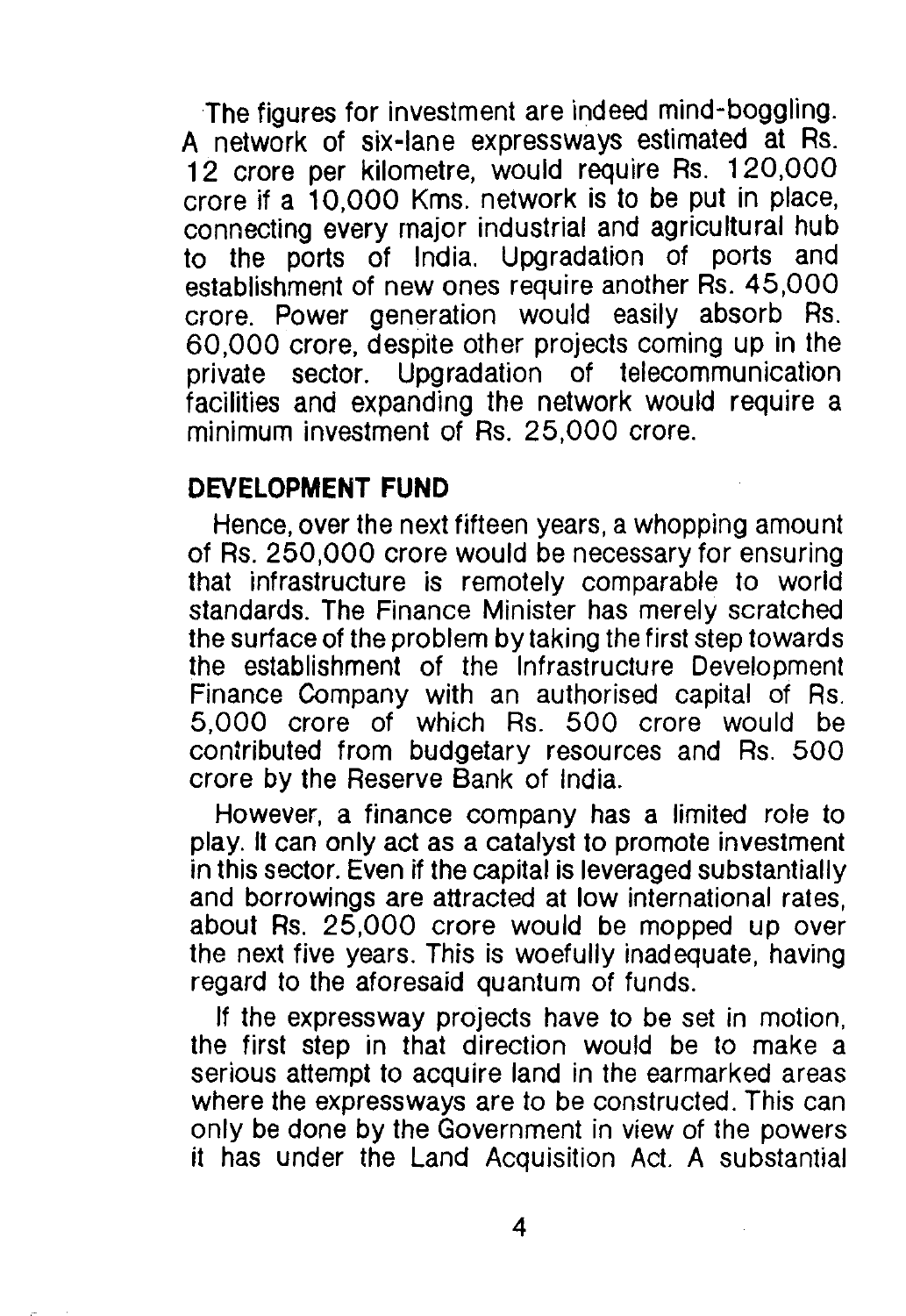amount of resources have, therefore, to be allocated for land acquisition. In fact, it is estimated that 35-40% of the cost of an expressway would go in land acquisition.

Apart from allocating Rs. 200 crore to the National Highway Authority for strengthening the existing highways, no allocation has been made for land acquisition in respect of the expressway project. Perhaps, the Finance Minister has deferred this to his February 1997 Budget.

 $\left\{ \right.$ 

The country needs large investments in the area of<br>ublic health and irrigation. In order to attract public health and irrigation. In order to commercial enterprises to operate such facilities, the Finance Bill, 1996, proposes to extend the benefit of tax holiday to other infrastructure facilities like water supply projects, irrigation systems, sanitation and sewerage systems.

At best, the aforesaid provisions will help the Government to begin the process of infrastructure development. However, it will be a very small beginning. The crying need of the hour is to start infrastructural development on a war-footing by taking up projects selectively where there is maximum need for ensuring the movement of goods and materials, and for power in deficit areas. The surface Transport Ministry and the Power Ministry also have to swing into action immediately, whether it is for carrying out feasibility studies or for inviting international tenders from contractors.

It has to be emphasized that the entire prospect of attracting U.S.  $$$  10 billion a year by way of foreign direct investment, as promised by the United Front Government, will binge on infrastructural projects. Any slackening in the implementation of these projects would mean a fall in foreign direct investments, which without the infrastructural projects would bring in no more than U.S. \$ 3-3.5 billion per annum in the next two years.

5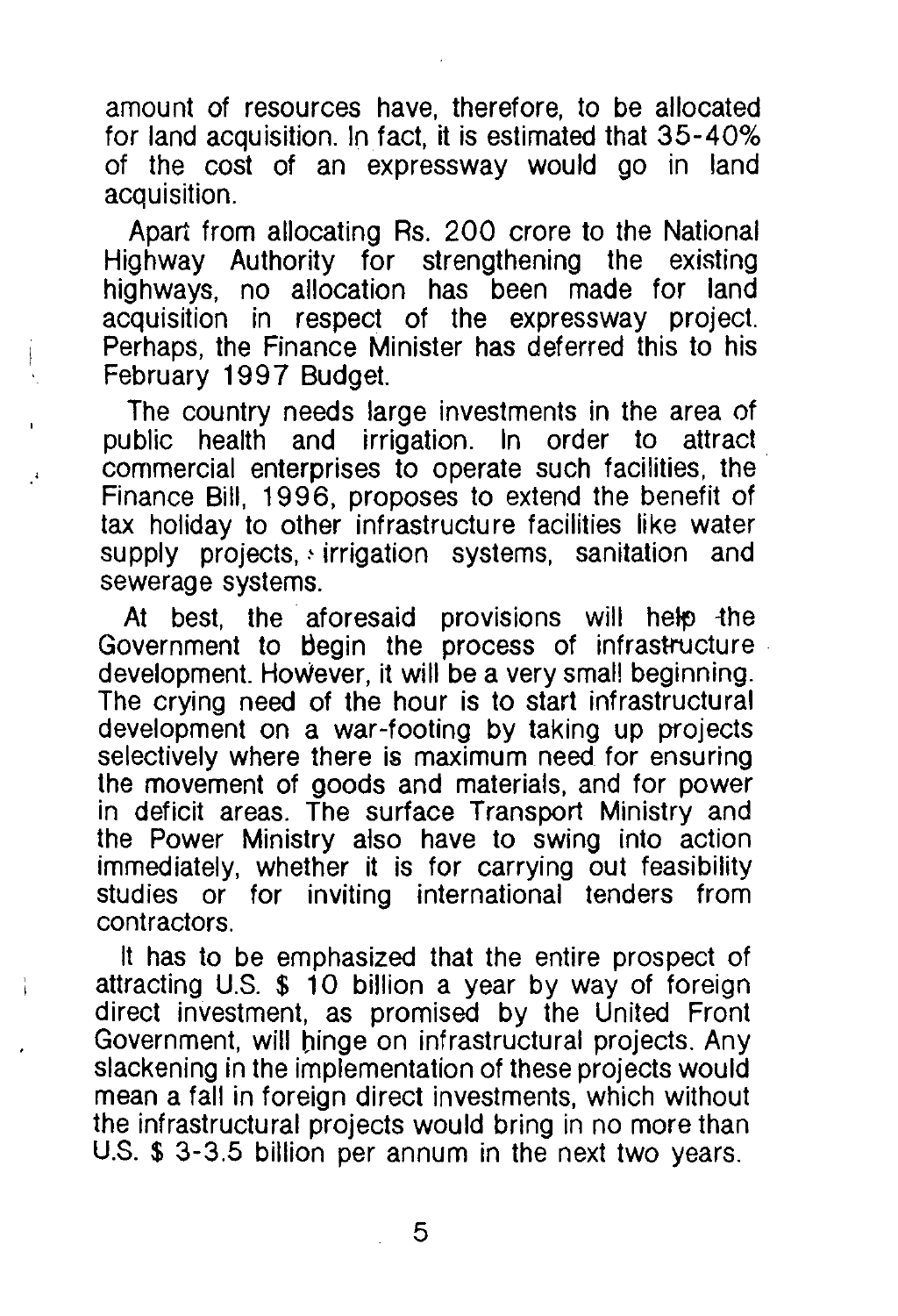# **MINIMUM ALTERNATIVE TAX**

The proposed section 115-JA which is meant to levy a Minimum Alternative Tax on limited companies is a totally regressive step. In the first place, it is discriminatory as the tax on book profits will not apply to sole proprietors, partnership firms and other non-corporate assessees. Further, it will have the effect of penalising companies which work in tandem with national priorities laid down by the Government itself, namely, export promotion, scientific research and development, new industries being set up in backward and notified areas, and generally those who plough back their profits in creation of additional productive assets.

In fact, this proposal will adversely affect such existing units because it will whittle down the effect of the existing provisions of sections 80-HHC, 35, 80-IA, etc. Conceptually, zero-tax companies have come into existence at the instance of the Government itself which has consciously decided to prescribe one rate of depreciation under the Companies Act, 1956 and another under the Income-tax Rules, 1962. But for this, zero-tax companies would not exist. Hence, it is economically unsound and morally unjustifiable to now levy a minimum tax only on companies which have set up their businesses to conform to national priorities.

## **LIQUIDITY CRUNCH**

The biggest problem facing industry today, and which is having a deleterious effect on its growth, is the paucity of capital both for financing new assets as well as for working capital requirements. Even if money supply<br>is expanded during the coming months, the is expanded during the coming months, the Government's appetite for borrowing is so great that a substantial part of the new money supply will be absorbed by it. Hence, industry and business ventures will continue to be starved of funds for their legitimate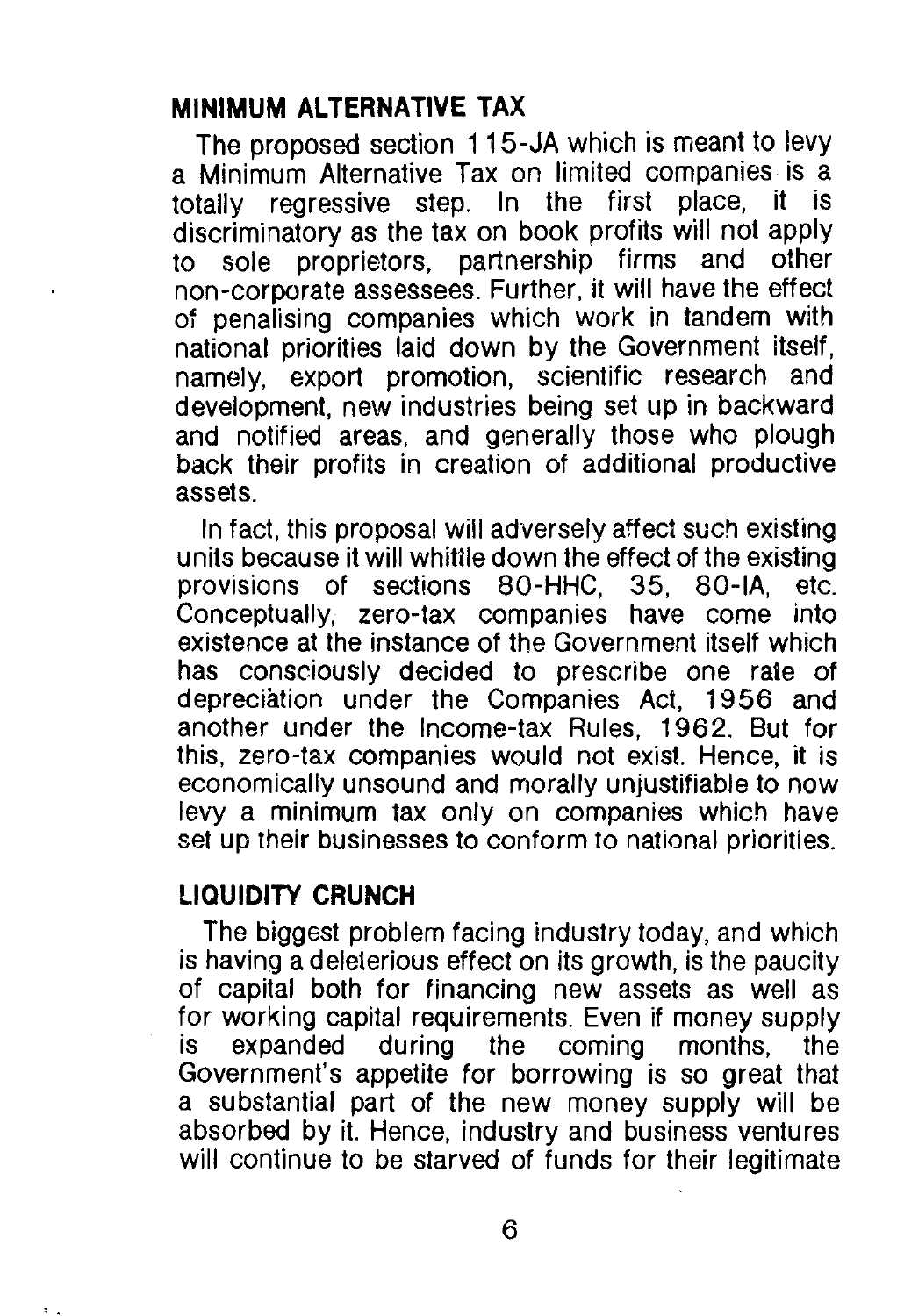needs and interest rates will continue to rule at the preposterously high level of 20%, making some of the ventures unviable.

To compound this problem, it is now proposed by amending section 43-8 of the Income-tax Act to disallow interest payable to scheduled banks in the year in which such interest accrues and is due. In other words, even where the business unit follows the mercantile system of accounting, the interest will become deductible only on cash basis in the year of payment. This amendment will also lead to litigation, because it will be difficult for a businessman or company to prove that interest is actually paid where a running cash credit account is operated.

## **NO INCENTIVES FOR SAVINGS**

While the rate of savings has come down drastically in the last few years from 24% to about 19%, no worthwhile benefit is given to individuals to increase their ability to save. A very small change made in the first slap of income-tax by reducing the rate from 20% to 15% will have no effect in boosting the savings rate. The new scheme to be framed by the Life Insurance Corporation of India for enabling a person to earn a pension after he reaches the age of 60, will only benefit those who are under 30 years.

The taxability of amounts received under the Keyman Insurance Scheme will also have a dampening effect on savings. An Insurance Scheme is one of the important measures for mopping up savings, and it is for this reason that amounts received on maturity of insurance policies have so far been exempted. The exception now proposed to be made for taxing maturity proceeds for the Keyman Insurance Policy, on the ground that the premium was deductible to the payer, will make this savings scheme unattractive.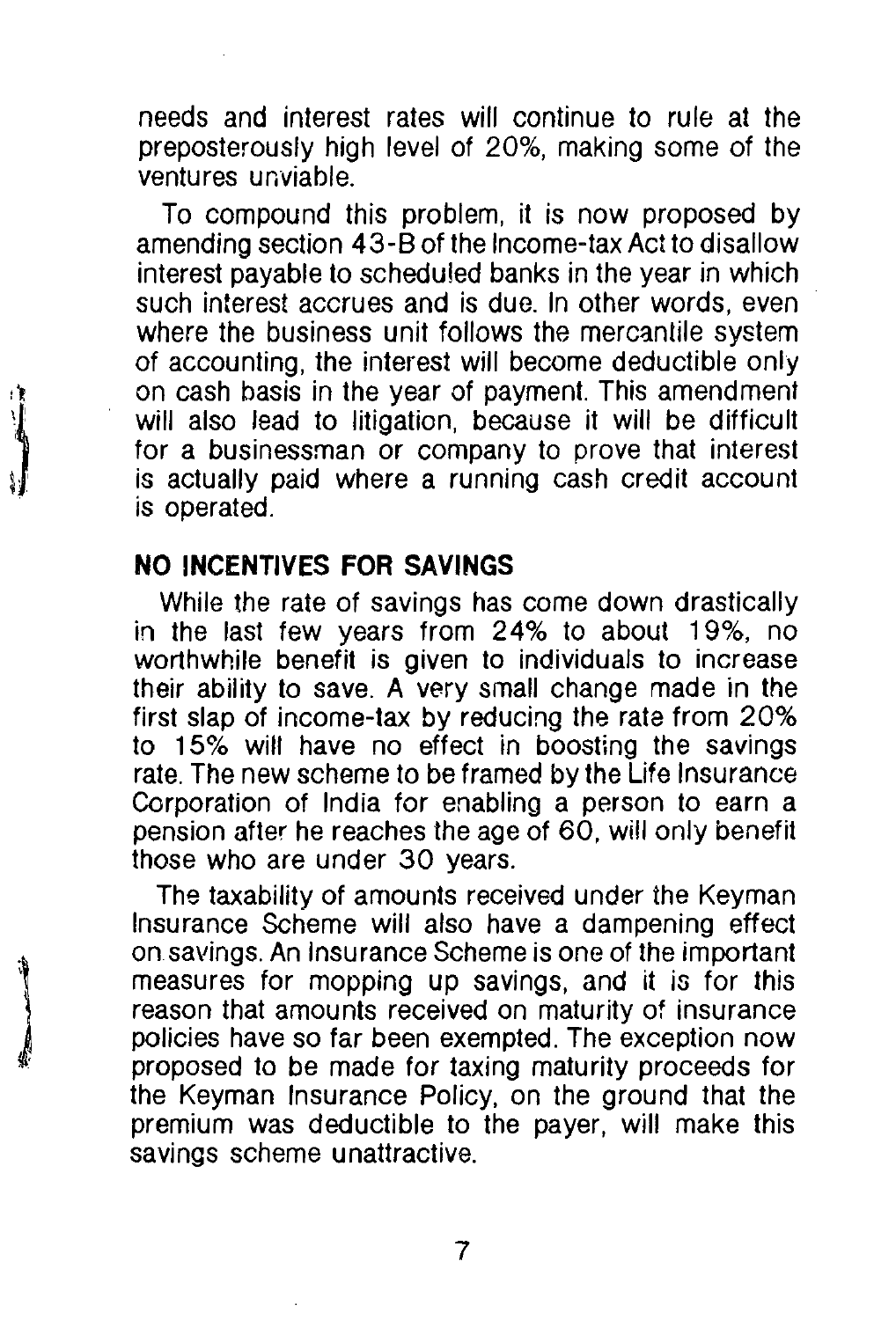# **CAPITAL MARKET REVIVAL**

It is a well-known fact that the capital market currently is totally driven by foreign institutional investors. This is for the simple reason that they alone are investing funds, whereas individual investors have remained shy of investing, partly on account of the liquidity problems facing the economy and partly due to the dim prospects of capital appreciation despite companies coming up with encouraging results and better performances.

Investor confidence is one of the important factors which is globally recognised as a barometer of the capital market's performance. Whenever investor confidence falls, the share market takes a bearish trend, but when the confidence of investors is on the upbeat, buoyancy in the market becomes inevitable.

# **EXEMPTING DIVIDENDS**

The Finance Minister could have easily changed the mood of investors by coming up with certain measures which would have involved very little sacrifice in revenues. The abolition of tax on dividends would have done wonders in galvanising the capital markets in India, and this move was specially justifiable with the Government introducing the Minimum Alternative Tax on companies to ensure that every company contributes a certain amount by way of corporate tax to the Exchequer. The double taxation of the same income, in view of the corporate tax and the tax on dividends, is economically unsound and morally indefensible.

The loss of revenue by exempting dividends from tax would not be more than Rs. 75 crore, considering the fact that, at present, the largest Indian players, namely, the Unit Trust of India and approved mutual funds have exemption from tax on their dividend income. Finance and investment companies also get the benefit of intercorporate dividend relief under section 80-M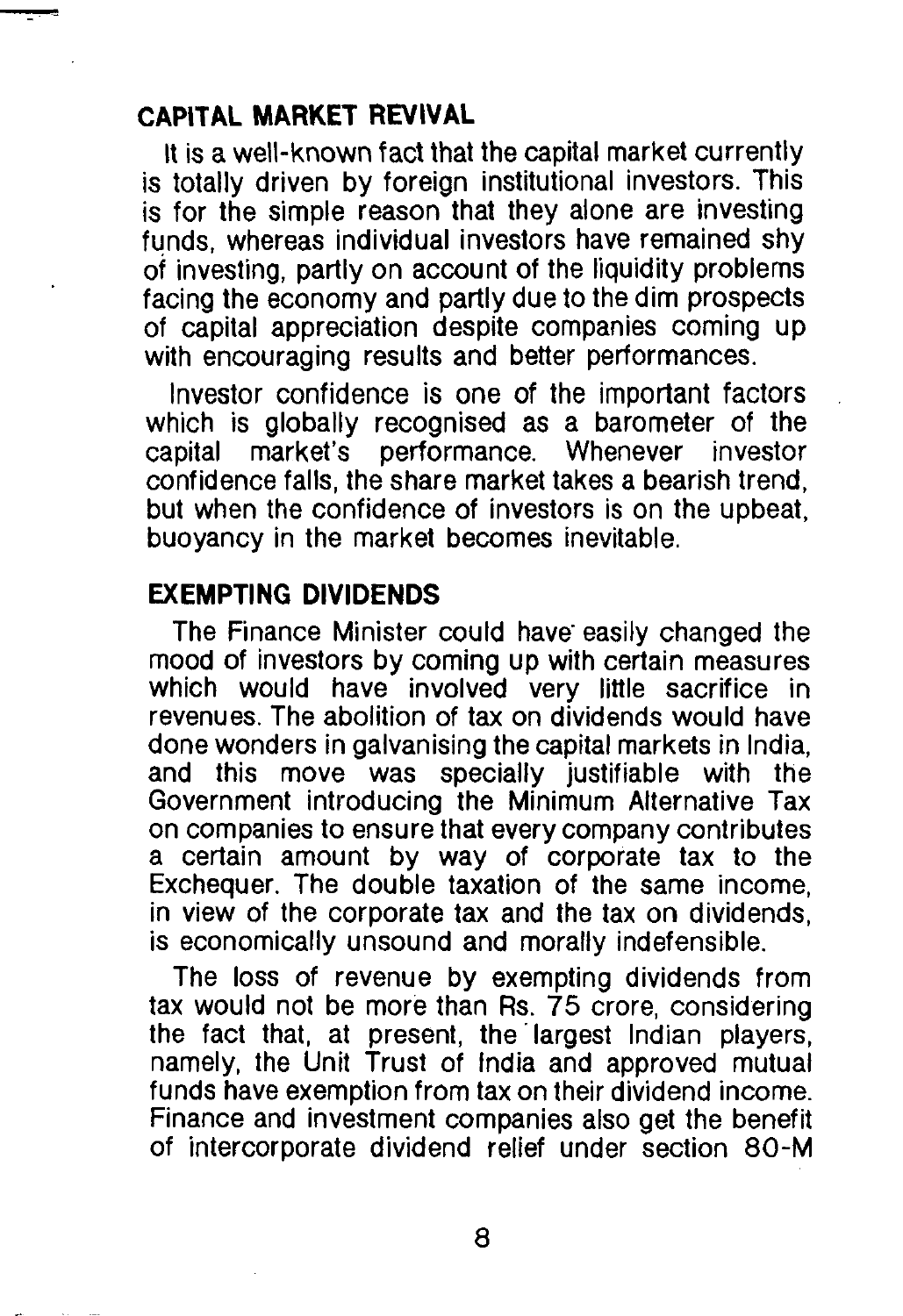of the Income-tax Act and, therefore, do not pay the tax. Most foreign institutional investors keep the tax burden very low by taking the Mauritian route.

Hence, it is only the individual investors who have to pay the tax and the small ones get the benefit of section 80-L of the Act upto Rs. 10,000/- per annum. Thus, the actual tax-paying population on dividends is negligible, and, therefore, the loss of tax if dividends are made exempt would be minimal. However, it would have a tremendous impact in changing the investors' confidence in the capital market. It' would also ensure that investors from smaller towns and semi-rural areas would invest a part of their savings in the capital market.

#### **CAPITAL GAINS EXEMPTION**

j

Further, the rationalisation of the capital gains tax provisions by allowing reinvestment of sale proceeds in acquisition of shares and debentures listed on the stock markets would have brought about a seachange in investor confidence levels. Instead of doing that, the introduction of the new privisions  $-$  sections  $54-EA$ and  $54$ -EB  $-$  would only mean diversion of sale proceeds of long-term capital assets towards investment in notified bonds, debentures and specified assets.

Such assets are obviously going to be those which are under the control of the Government or governmental institutions. One such bond which is likely to be notified by the Government for this purpose would be an instrument brought out by the newly set up infrastructure Development Finance Company.

Hence, it is apparent that there will be substantial diversion of funds from the capital market to the new instruments which the Government will bring out in order to monopolise the savings of the people. Possibly, the bonds will be made even more attractive by providing exemption of interest. In course of time. the list of

9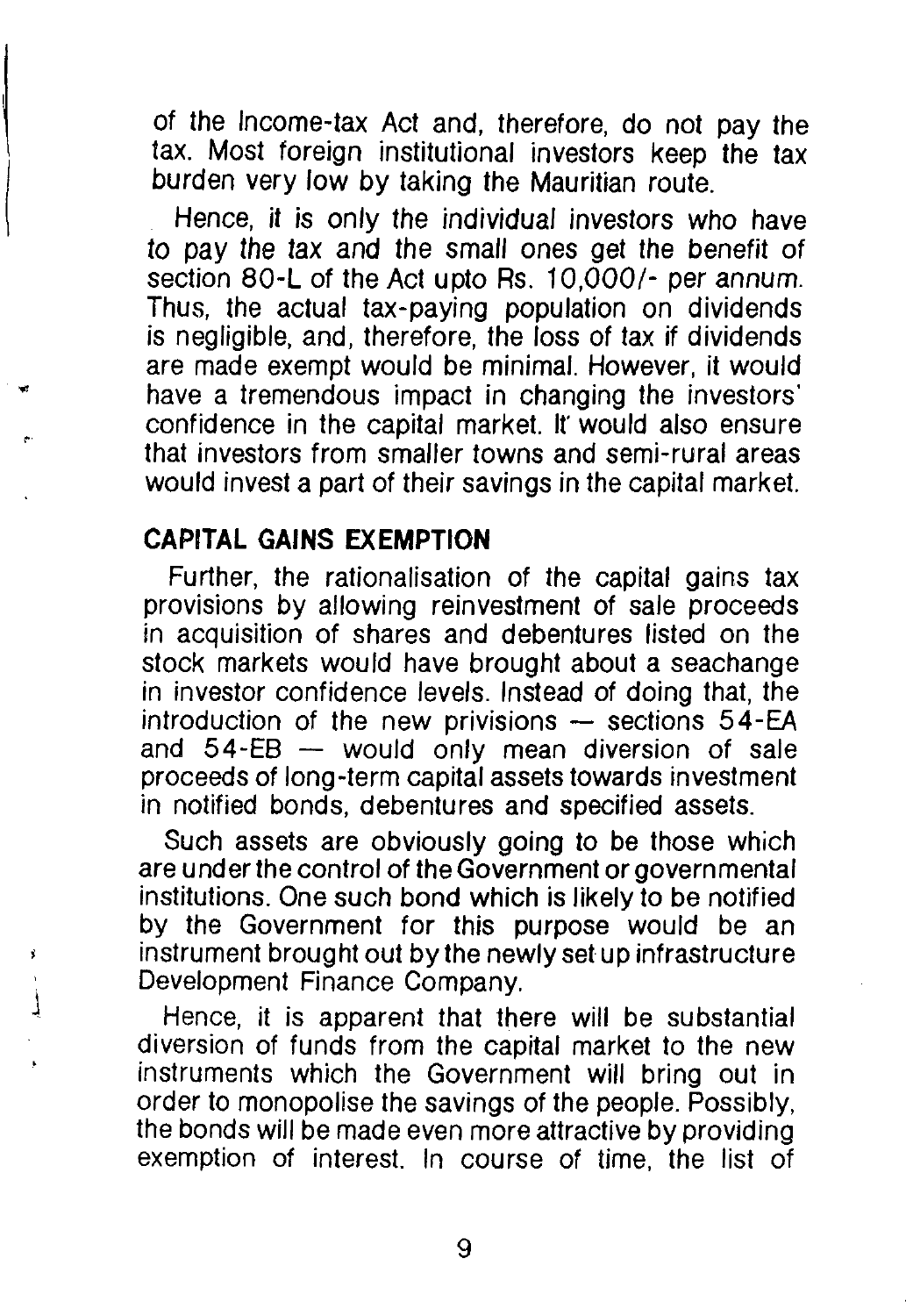specified assets will be increased to ensure flow of funds to the socially-oriented sectors.

The only pro-market proposal of the Finance Minister is to permit foreign institutional investors to increase their holdings from 5% to 10% in a particular company, subject to the overall ceiling of 24%. The reduction in the rate of long-term capital gains tax for domestic companies from 30% to 20% will help investment and finance companies to a limited extent.

# **NON-VOTING SHARES**

The other measure proposed by the Finance Minister is to meet the long-standing demand of Indian industrialists, namely, the right to issue non-voting shares. The important point is that these shares are not going to be popular with the average investor for the simple reason that the share price of these shares will always be less than the price of the normal shares issued by the same company. This is for the obvious reason that in case of a management take-over, the non-voting shares would have no role to play.

Further, foreign institutional investors have not taken kindly to this proposal because their experience in other countries has shown that this instrument is utterly unpopular with investors. In fact, it would only increase the liquidity of the scrip in the market, thereby dampening its price. The fall in the share market indices after the announcement of the Budget proposals is substantially attributable to foreign institutional investors unloading shares of those companies where there is a possibility of issue of non-voting shares.

## **INDIRECT TAXES**

Sectorwise, the textile industry has gained the maximum out of the indirect tax proposals, since the rate of excise duty on polyester filament yarn is reduced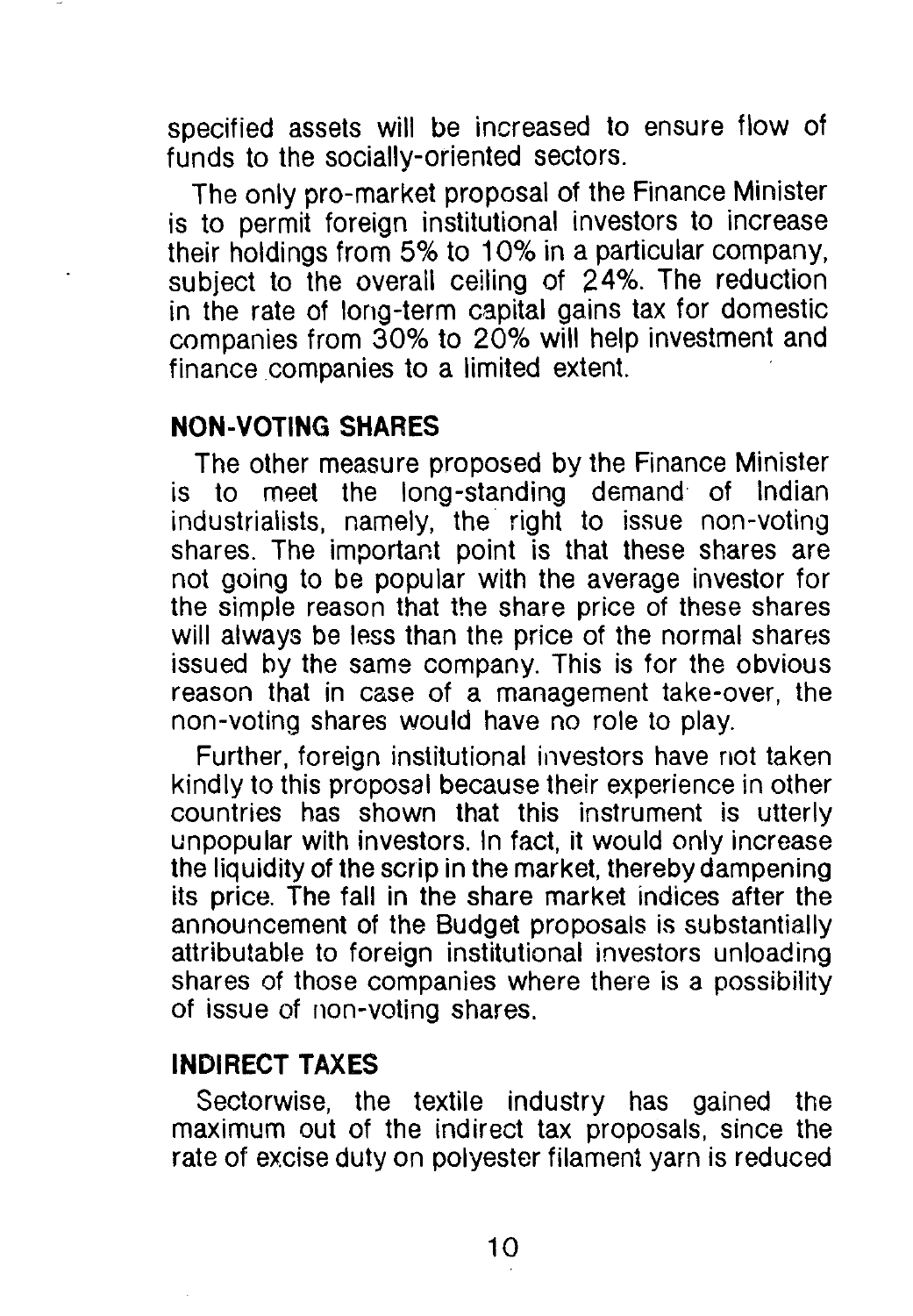to 40%. The extension of the MODVAT credit to fabrics would also be helpful. The recategorisation of duty structure on motor vehicle industry should help the automobile sector, which will also benefit from the reduction in import duties on steel products.

The electronic goods industry and manufacturers of computers will also gain as a result of the drastic reduction in customs duty. Reduction in the peak rate of duty from 50% to 40% on pharmaceutical products as well as on organic and inorganic chemicals would also help certain publicly listed companies.

The increase in raw material costs and freight rates will hurt the steel industry as a result of manufacturing costs going up. The same will be the impact on the cement industry, except that a reduction in import duty on non-coking coal will bring some relief.

Consumer durables, notably personal care items, and detergents will considerably benefit by the lower cost of raw material inputs on account of decrease in customs duty. Fortunately, most of the detergent manufacturers have passed on the benefit of lower duties to consumers.

### **OTHER MEASURES**

In the medium-term scenario, the best news for the capital market is the setting up of the depository systems, which, in course of time, should bring about paperless trading. This factor will enthuse more and more individual investors, specially from the rural areas, to divert part of their savings to the capital market.

Unfortunately, the Finance Minister has made no attempt to tackle the problem of a growing public debt which will gobble up Rs. 60,000 crore of revenue expenditure in 1996-97 in the form of interest payments. Even the disinvestment proposal of PSU shares which is expected to fetch him Rs. 5,000 crore,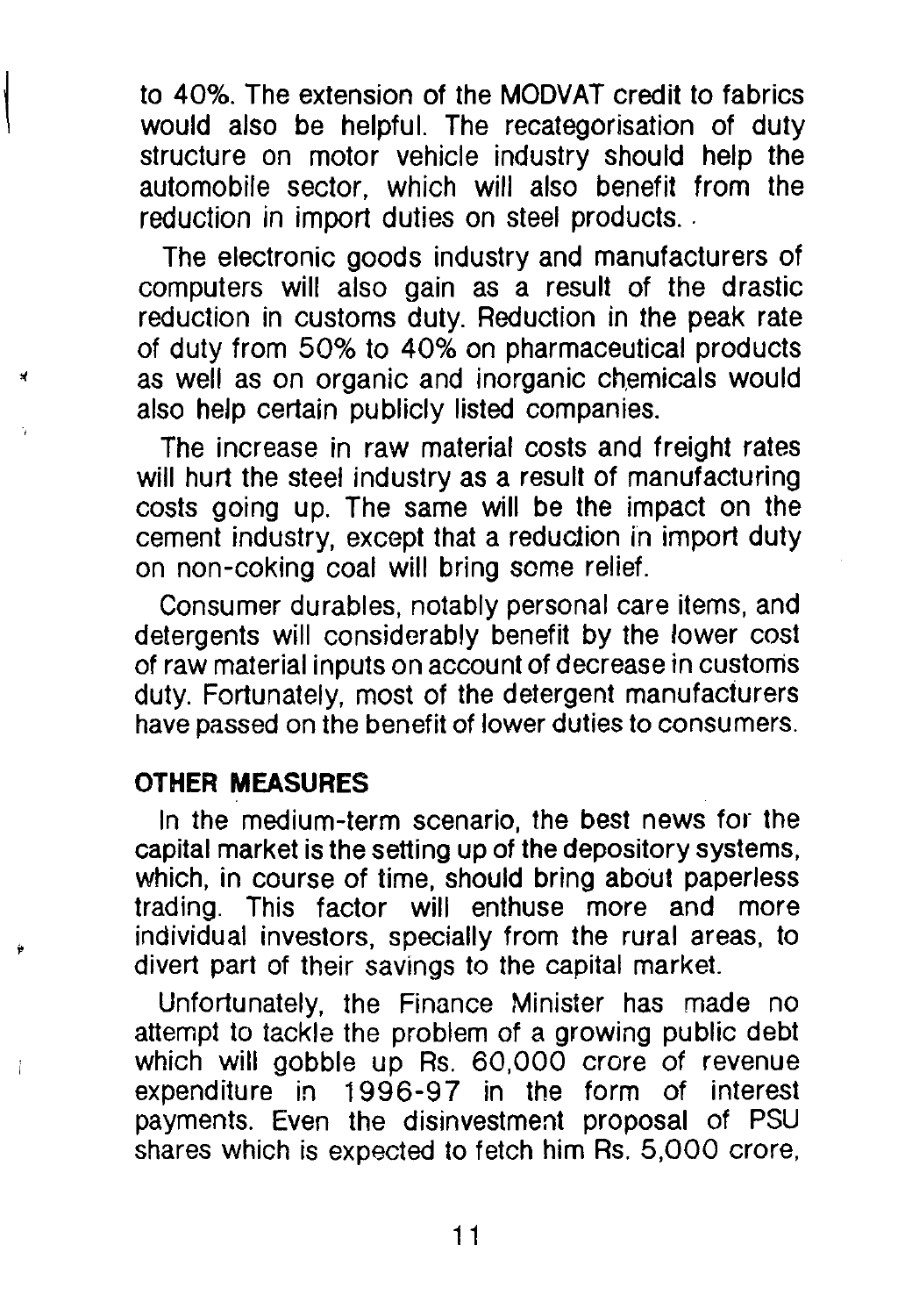will be utilised for socially-oriented schemes rather than repayment ·of debt which, in turn, would reduce the interest burden.

#### **CONCLUSION**

The Finance Minister, was expected to come up with innovative measures to accelerate the rate of growth to bring it into double digits, as well as to raise non-tax revenues and reduce governmental expenditure. Apart from permitting companies to issue non-voting shares, nothing exciting· has· been proposed which would achieve the aforesaid objectives. The Government machinery will become even more flabby than before considering the number of schemes to be implemented. Tax evasion and generation of black money will also continue with no effective steps being proposed to curb<br>them them.  $\blacksquare$ 

The Finance Minister has clearly an unfinished agenda not only for increasing the level of savings of the Indian people, but for accelerating industrial growth. His real test will be in February 1997 when he will have to come up with new innovative ideas to give the right fillip to the capital market and ensure a higher rate of savings for the people.

In the final analysis, Mr. Chidambaram will have to ensure that during his tenure the rate of industrial growth is sustained at the current level of 12% and that there is no negative trend in, corporate performance.

The views expressed in this booklet are not necessarily those of the Forum of Free Enterprise.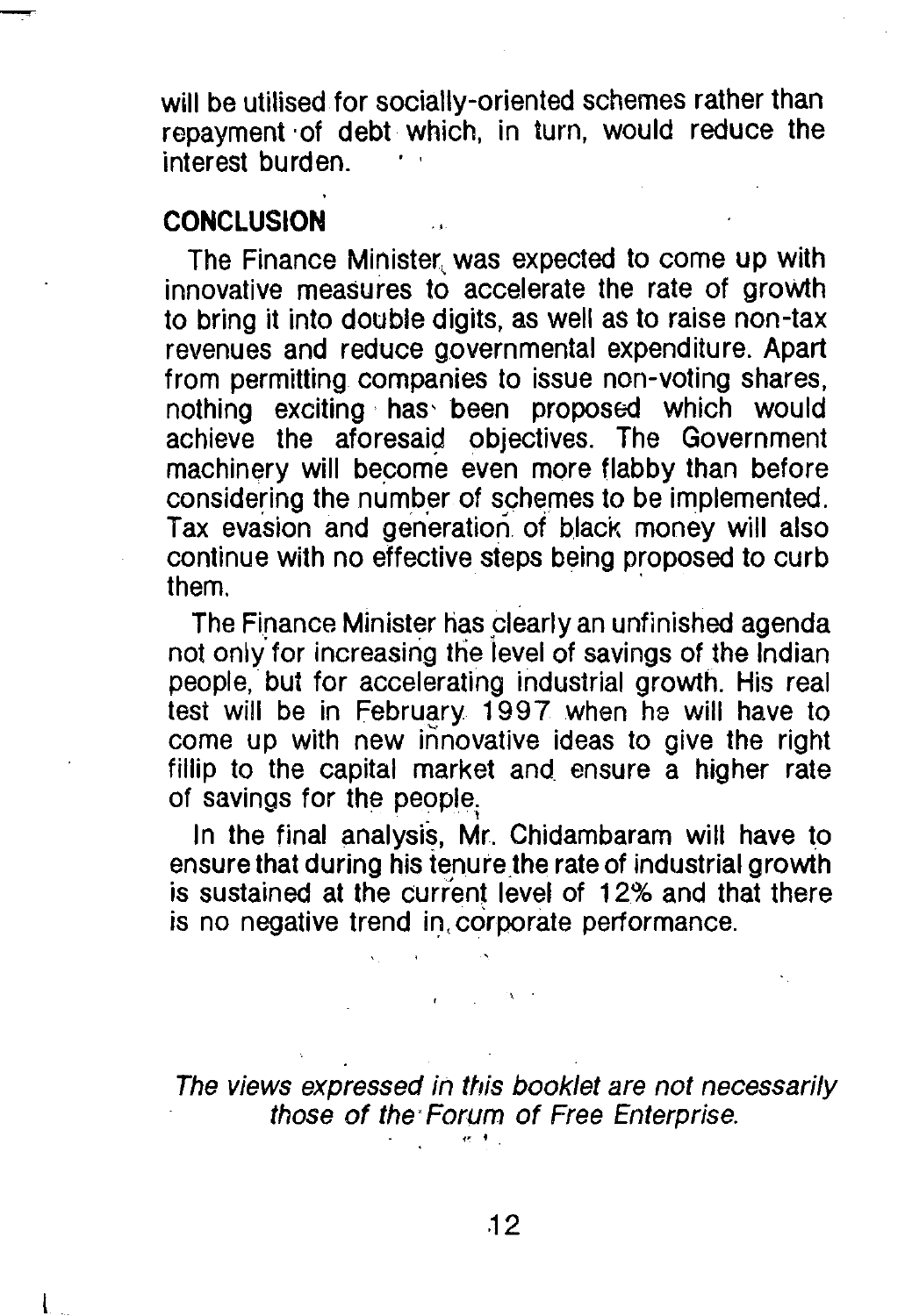"People must come to accept private enterprise not as a necessary evil, but as an affirmative good".

ĭ

- **Eugene Black**